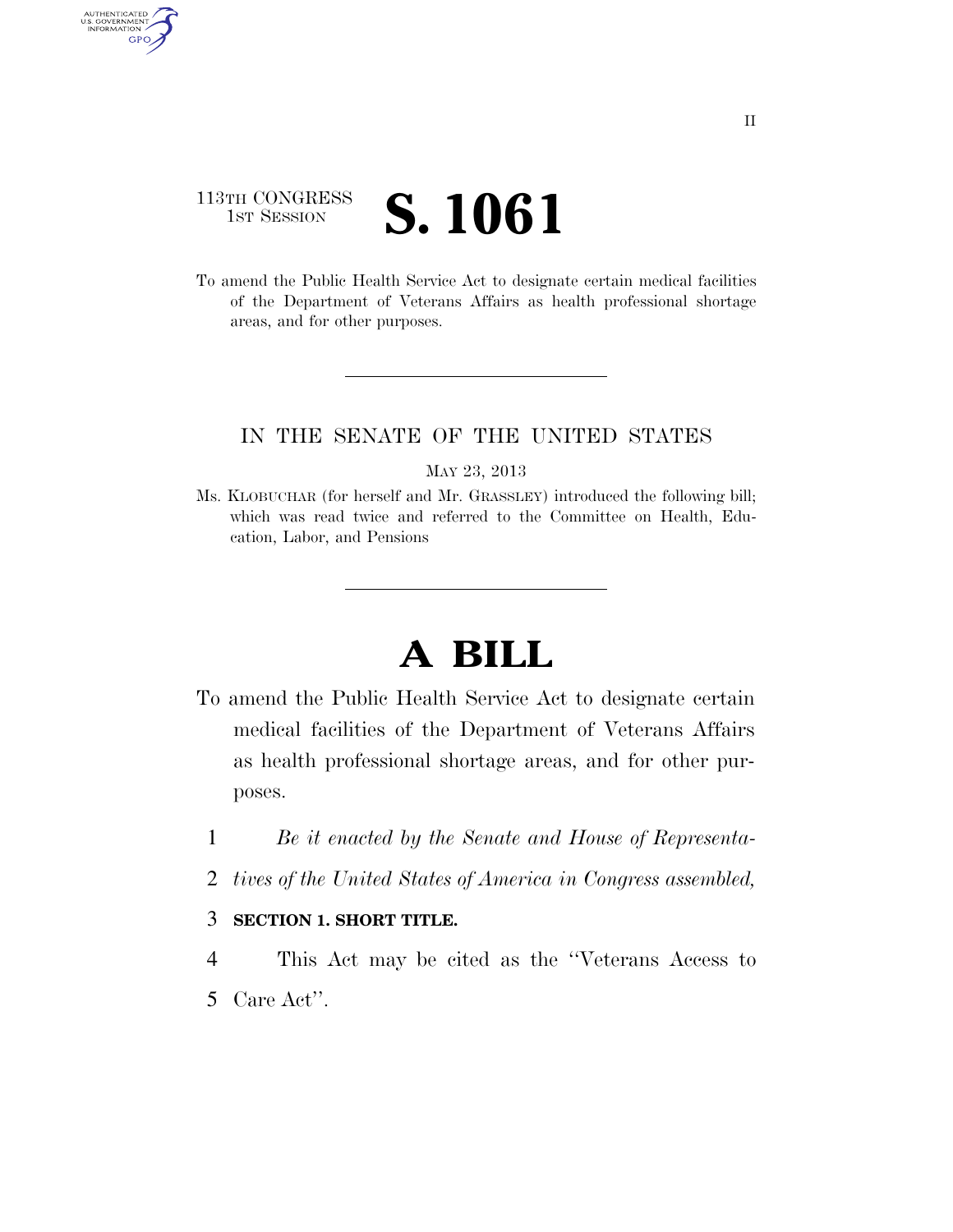| 1              | SEC. 2. DESIGNATION OF MEDICAL FACILITIES OF THE DE-                 |
|----------------|----------------------------------------------------------------------|
| $\overline{2}$ | <b>VETERANS AFFAIRS</b><br><b>PARTMENT</b><br>OF<br>AS               |
| 3              | HEALTH PROFESSIONAL SHORTAGE AREAS.                                  |
| $\overline{4}$ | (a) PHSA.—Section $332(a)(1)$ of the Public Health                   |
| 5              | Service Act $(42 \text{ U.S.C. } 254e(a)(1))$ is amended in the sec- |
| 6              | ond sentence by inserting "and medical facilities of the             |
| 7              | Department of Veterans Affairs (including State homes,               |
| 8              | as defined in section $101(19)$ of title 38, United States           |
| 9              | Code)" after " $(42 \text{ U.S.C. } 1395x(aa))$ ,".                  |
| 10             | (b) CONCURRENT BENEFITS.—                                            |
| 11             | $(1)$ SCHOLARSHIP PROGRAM.—Section 338A(b)                           |
| 12             | of the Public Health Service Act $(42 \text{ U.S.C. } 254l(b))$      |
| 13             | is amended—                                                          |
| 14             | $(A)$ in paragraph $(3)$ , by striking "and";                        |
| 15             | $(B)$ in paragraph $(4)$ , by striking the pe-                       |
| 16             | riod and inserting "; and"; and                                      |
| 17             | (C) by adding at the end the following new                           |
| 18             | paragraph:                                                           |
| 19             | $\lq(5)$ not be participating in the Department of                   |
| 20             | Veterans Affairs Health Professionals Educational                    |
| 21             | Assistance Program under chapter 76 of title 38,                     |
| 22             | United States Code.".                                                |
| 23             | (2)<br>DEBT<br>REDUCTION PROGRAM.-Section                            |
| 24             | 338B(b) of the Public Health Service Act (42                         |
| 25             | U.S.C. $254l-1(b)$ is amended—                                       |
| 26             | $(A)$ in paragraph $(2)$ , by striking "and";                        |